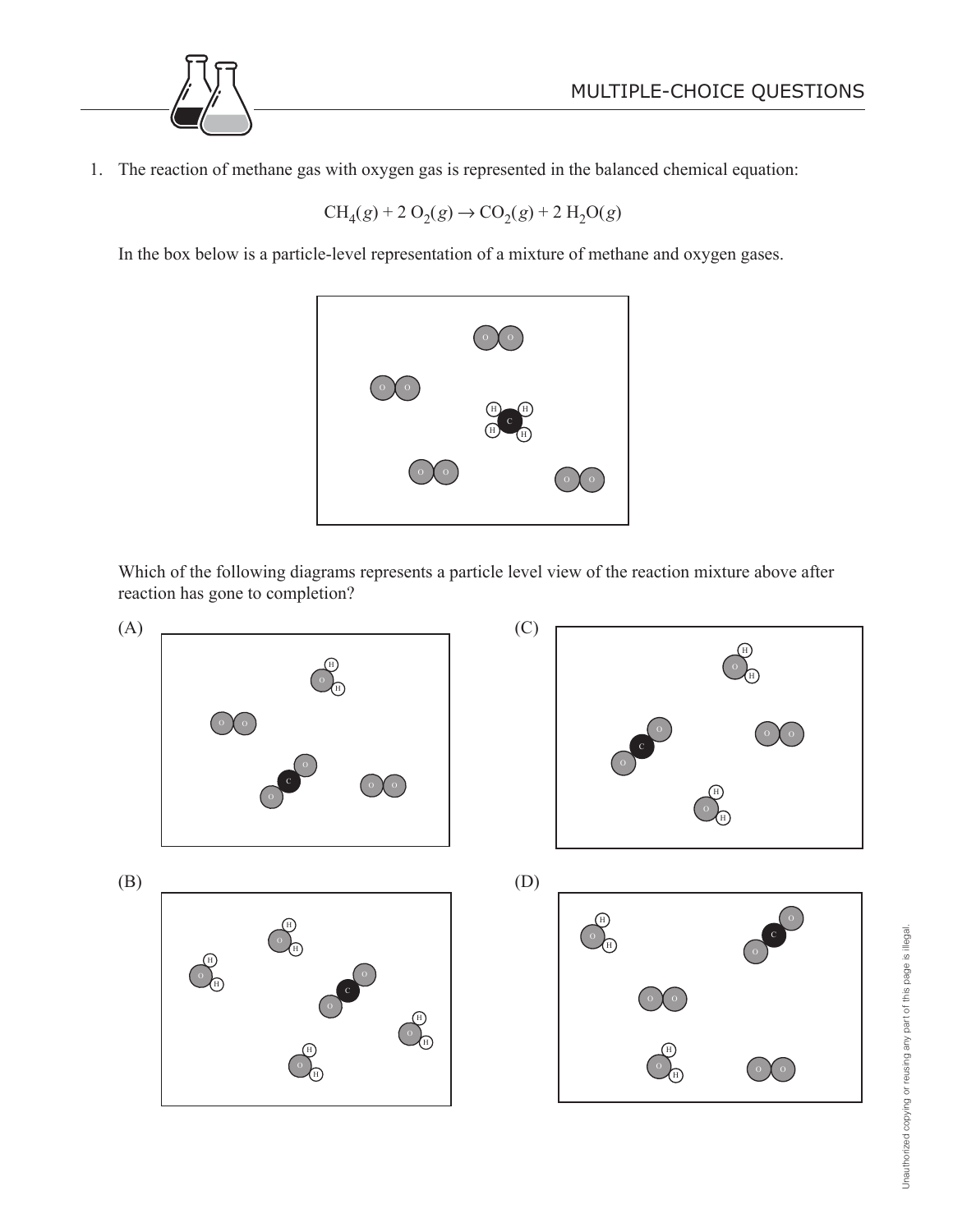**Questions 2–6 use the following options.**

(A) 
$$
\frac{[A]_t}{[A]_0} = e^{-kt}
$$

(B) 
$$
\Delta G^{\circ} = \Delta H^{\circ} - T \Delta S^{\circ}
$$

$$
(C) \tE = E^{\circ} - \frac{RT}{nF} \ln Q
$$

(D) 
$$
\frac{1}{[A]_t} - \frac{1}{[A]_0} = -kt
$$

- 2. Which of the above equations is useful to determine the half-life of a reaction whose rate law is  $\frac{\Delta[A]}{A}$ *t*  $\Delta$  $\Delta$  $= k[A]^2?$
- 3. Which of the above equations predicts a linear plot of ln[A] versus time for a first order reaction?
- 4. Which of the above equations is useful to determine the temperature at which the equilibrium constant for a reaction at the standard state is equal to one?
- 5. Which of the above equations is useful to determine the effect of an added product on the electrochemical cell potential?
- 6. Which of the above equations is useful to determine a reaction's thermodynamic favorability at the standard state?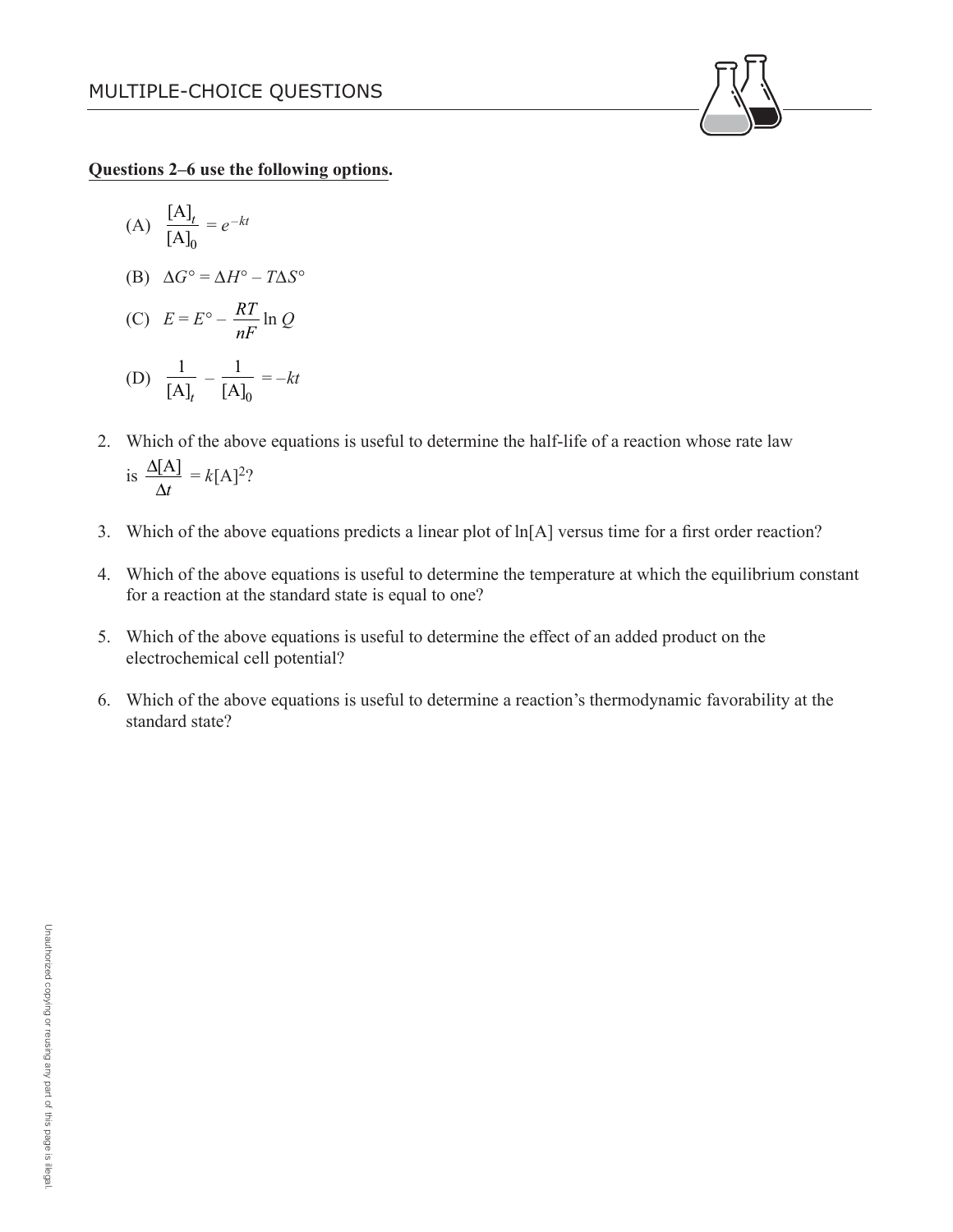

7. The particle-level diagram below represents a two-dimensional projection of a crystalline solid composed of two elements from the third period of the periodic table.



Which of the following ionic compounds could be represented by this particle diagram?

- $(A)$  Na<sub>3</sub>P
- (B)  $Mg_3P_2$
- $(C)$  AlCl<sub>3</sub>
- (D)  $Al_2S_3$
- 8. The mass spectrum of unknown element X is shown in the graph below:



## **Mass Spectrum of Element X**

 Which of the following elements would have a mass spectrum that matches the pattern shown by element X?

- (A) Boron:  ${}^{10}B = 19.9\%$ ;  ${}^{11}B = 80.1\%$
- (B) Chlorine:  ${}^{35}Cl = 75.78\%; {}^{37}Cl = 24.22\%$
- (C) Indium:  $113 \text{In} = 4.29\%$ ;  $115 \text{In} = 95.71\%$
- (D) Europium:  $^{151}$ Eu = 47.8%;  $^{153}$ Eu = 52.2%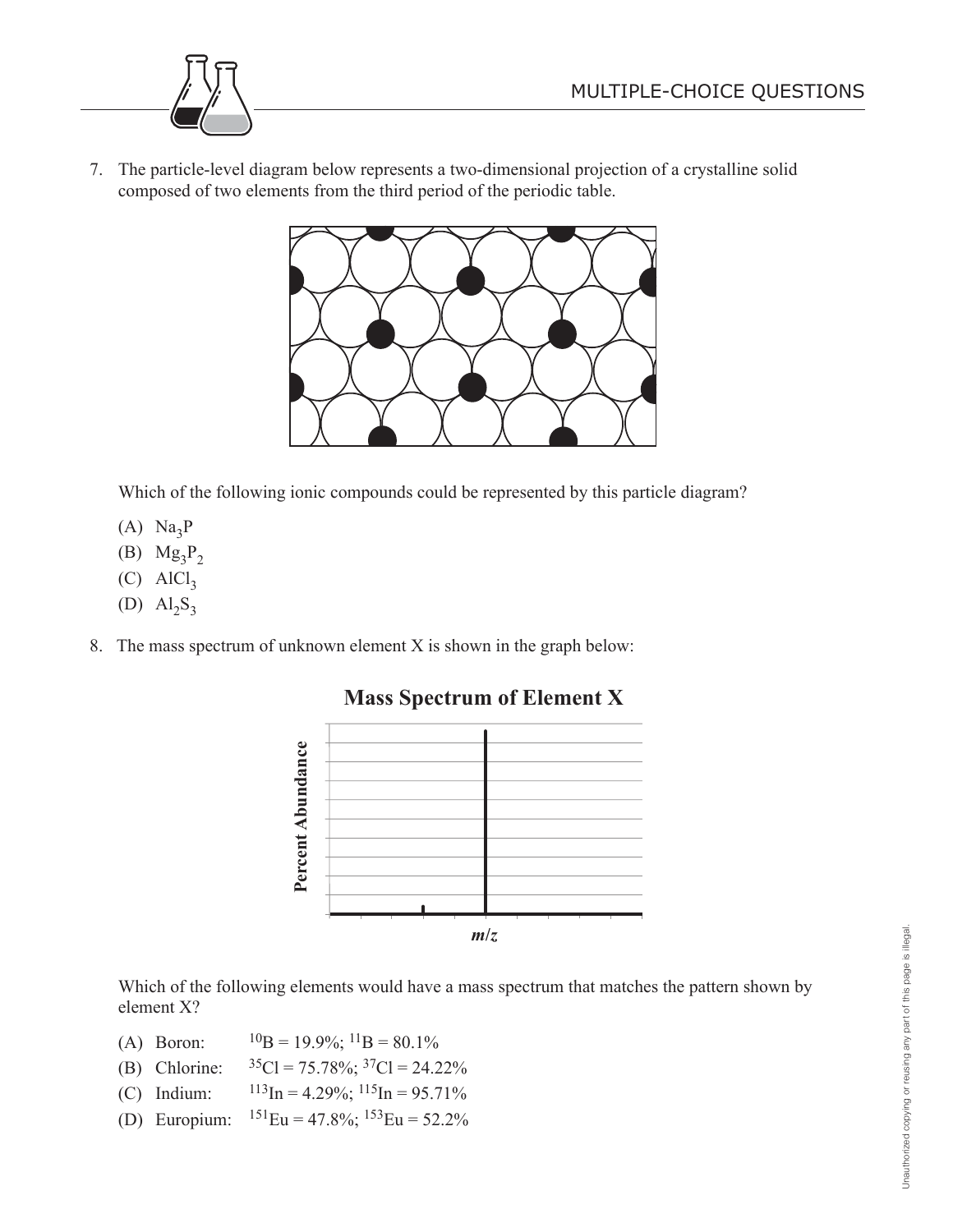9. Three samples of pure substances of different masses were found to contain only sulfur and fluorine. Analyses of these samples for sulfur and fluorine were carried out and results are shown in the table and in the graph below:





| <b>Sample Number</b> | <b>Mass of Sample</b><br>(g) | <b>Mass of S</b><br>(g) | <b>Mass of F</b><br>(g) |
|----------------------|------------------------------|-------------------------|-------------------------|
|                      | 10.00                        | 4.57                    | 5.43                    |
|                      | 20.00                        | 9.15                    | 10.85                   |
|                      | 30.00                        | 13.73                   | 16 27                   |

Which of the following must be true about the pure substances?

- (A) The substances all must have the same molecular formula.
- (B) The substances all must have different molecular formulas.
- (C) The substances all must have the same empirical formula.
- (D) The substances all must have different empirical formulas.